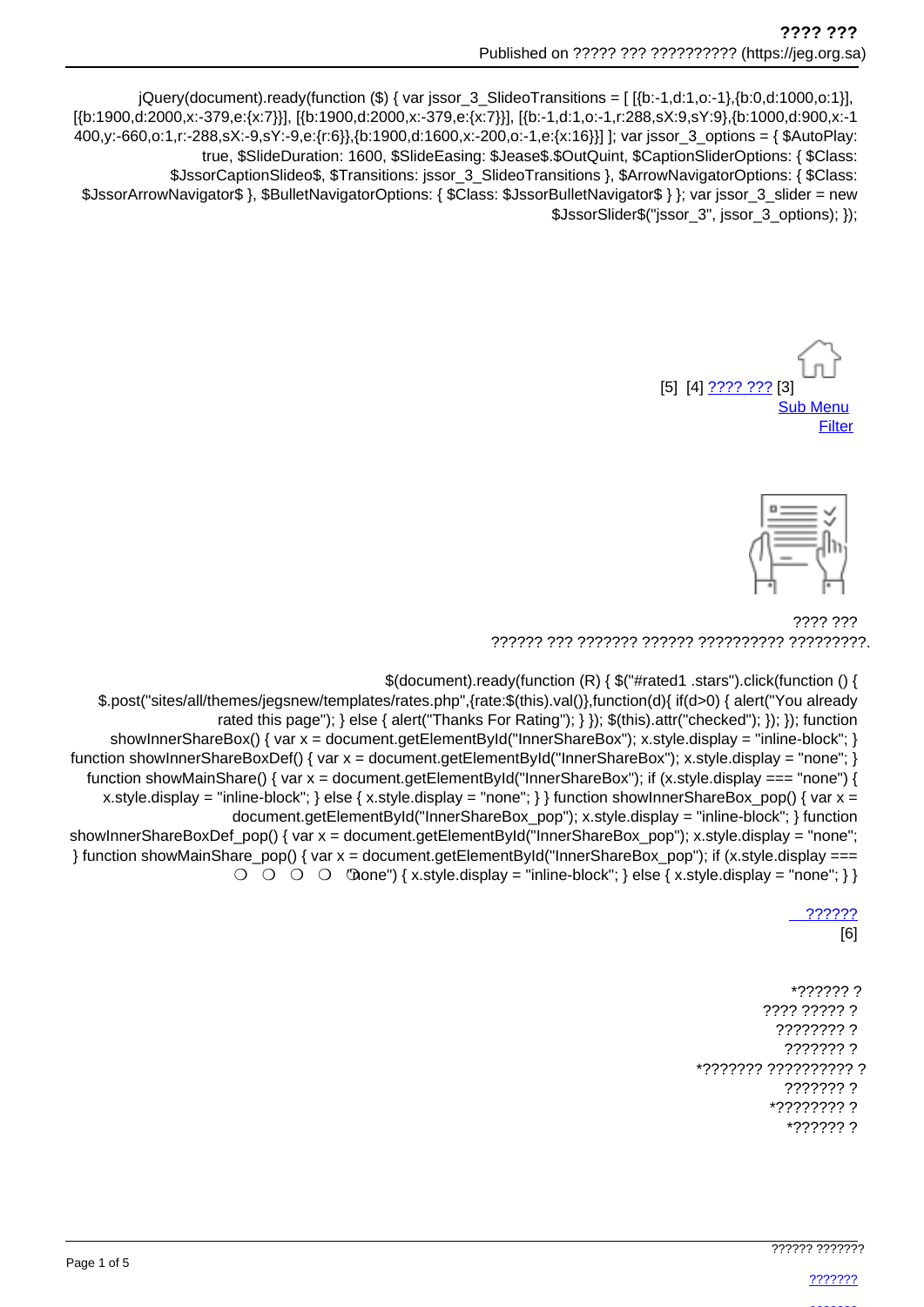\*???? ????? ???? ???? ?? ?????? ?? ?

????? ????? ???? ???? ?? ?????? .?

?????

77777 ?? ???? ?????

??? ?????

?????????

???? C2C (?????)

7777777 7777777 777777777

???????

???? ??????? (????? )

????? ???????

???????

7777 77777 777777777 7777777

777777 7777777

2222222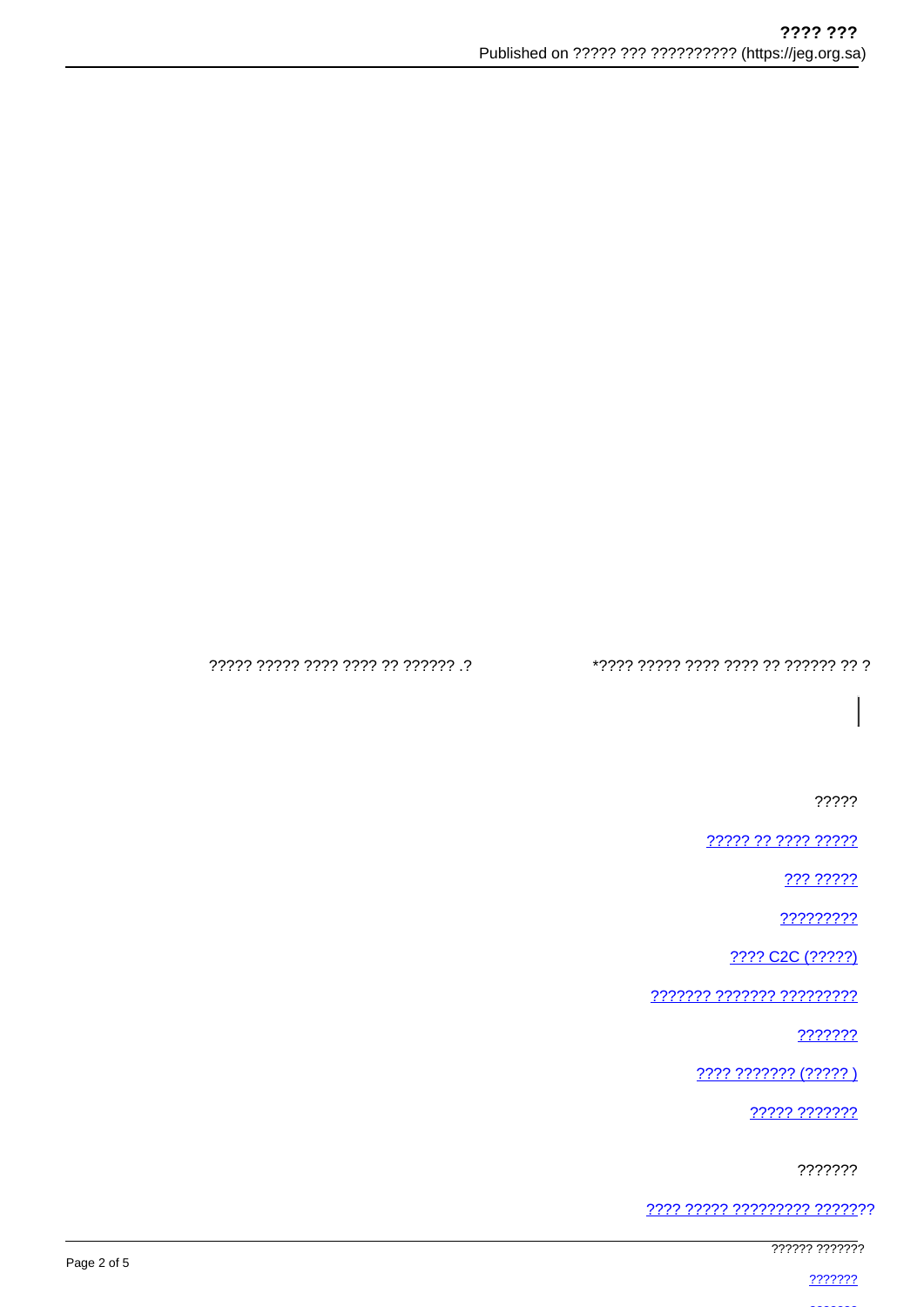???????? ??????????

????????? (?????)

22222 22222222

?????? ????????

????????

???? ???? ??? (????? )

222222 2222222

???? ???????

?????

77777 777777 77777 77777 7777

77777 7777 7777777

????? ?????? ?????? ???????

77777 777777777 77777777

????? ????? ????????

<u> ????? ????????? ???????</u>

77777 77777777 7777777

?????

???? ?????

???? ???

?????

??????? ??????????

????????? ??????????

?????? ???????

????? ????????

?????? ????????

????? ?????

????? ???????

?????? ?????????

777777 7777777

2222222